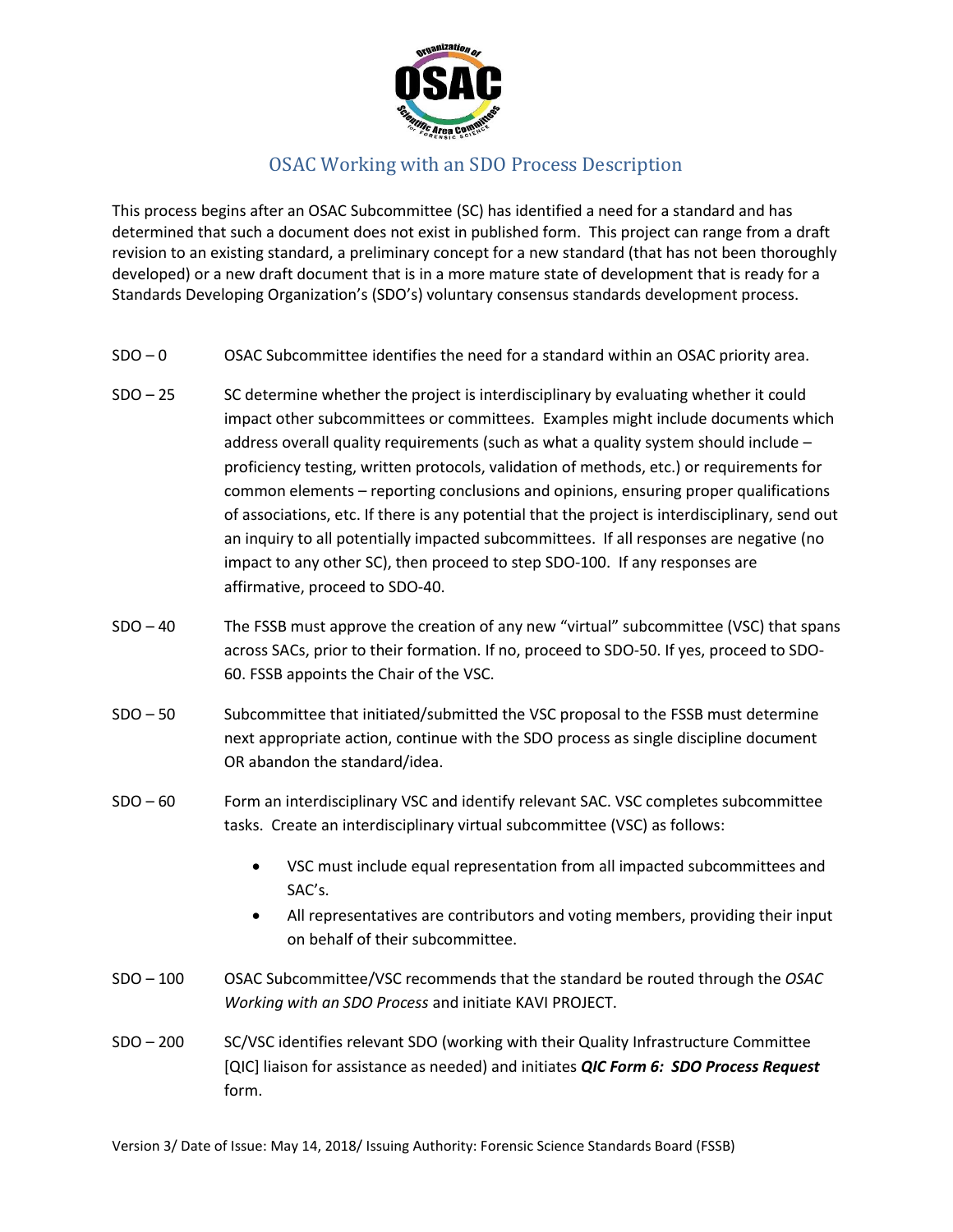

## OSAC Working with an SDO Process Description

During this step, the subcommittee elects to develop a draft document or refine an existing draft (communicating their intent with the relevant SAC as appropriate, typically through the Priority Action Reports). The Subcommittee will route the draft standard and associated materials<sup>1</sup> through the Subcommittee review, any designated subject matter expert review(s), and may also elect to seek Level 1 comments<sup>2</sup> from OSAC Resource Committees through working group meetings, e-mail, and other venues.

- SDO 225 At this stage, the SC/VSC may elect to hold pitch meeting with Resource Committees.<sup>3</sup>
- SDO 250 SC/VSC submits materials to the Resource Committees for their review and comment (Level 2 comments, via Kavi) using the "add comment" feature. <sup>4</sup>
- SDO 300 SC/VSC completes *QIC Form 6: SDO Process Request* form. Subcommittee submits packet to begin approval routing via Kavi.
- SDO 400 SAC votes on whether to submit standard to an SDO. The vote should be recorded in meeting minutes or through a Kavi ballot. If no, proceed to SDO-425. If yes, proceed to SDO-450.
- SDO 425 SAC disapproves submission. SAC completes a *QIC Template B: Justification for Non-Approval,* and sends justification to SC/VSC. Proceed to SDO-475.
- SDO 450 SAC approves submission, packet is returned to subcommittee. Proceed to SDO-500.
- SDO 475 Requesting SC/VSC reviews non-approval form and determines appropriate next steps.

 $\overline{\phantom{a}}$ 

<sup>1</sup> For standards that are more mature, SC/VSC may also elect to complete and submit an accompanying *Registry Request Packet* at this time to include: 1) *QIC Form 1: Technical Merit Worksheet* 2) *QIC Form 3: Registry Request* 3) *QIC Form 4: Impact Worksheet* 4) *QIC Form 5: Harmonization Worksheet*, even though these forms are not required at this stage. (One benefit to completing the forms and performing the analysis is that it may help facilitate the development of the most robust, coherent, and unified draft standard possible, which may facilitate its chances of reaching the OSAC Registry.)

<sup>2</sup> Refer to *OSAC Member Comments Guide* for definition of comment levels.

<sup>&</sup>lt;sup>3</sup> SC/VSC should work with their SAC on the SAC-specific direction on preferred level of Resource Committee engagement. Some SACs may prefer SC always pitch to resource committees at this stage.

<sup>4</sup> SC/VSC should work with their SAC on the SAC-specific direction on preferred level of Resource Committee engagement.

Version 3/ Date of Issue: May 14, 2018/ Issuing Authority: Forensic Science Standards Board (FSSB)